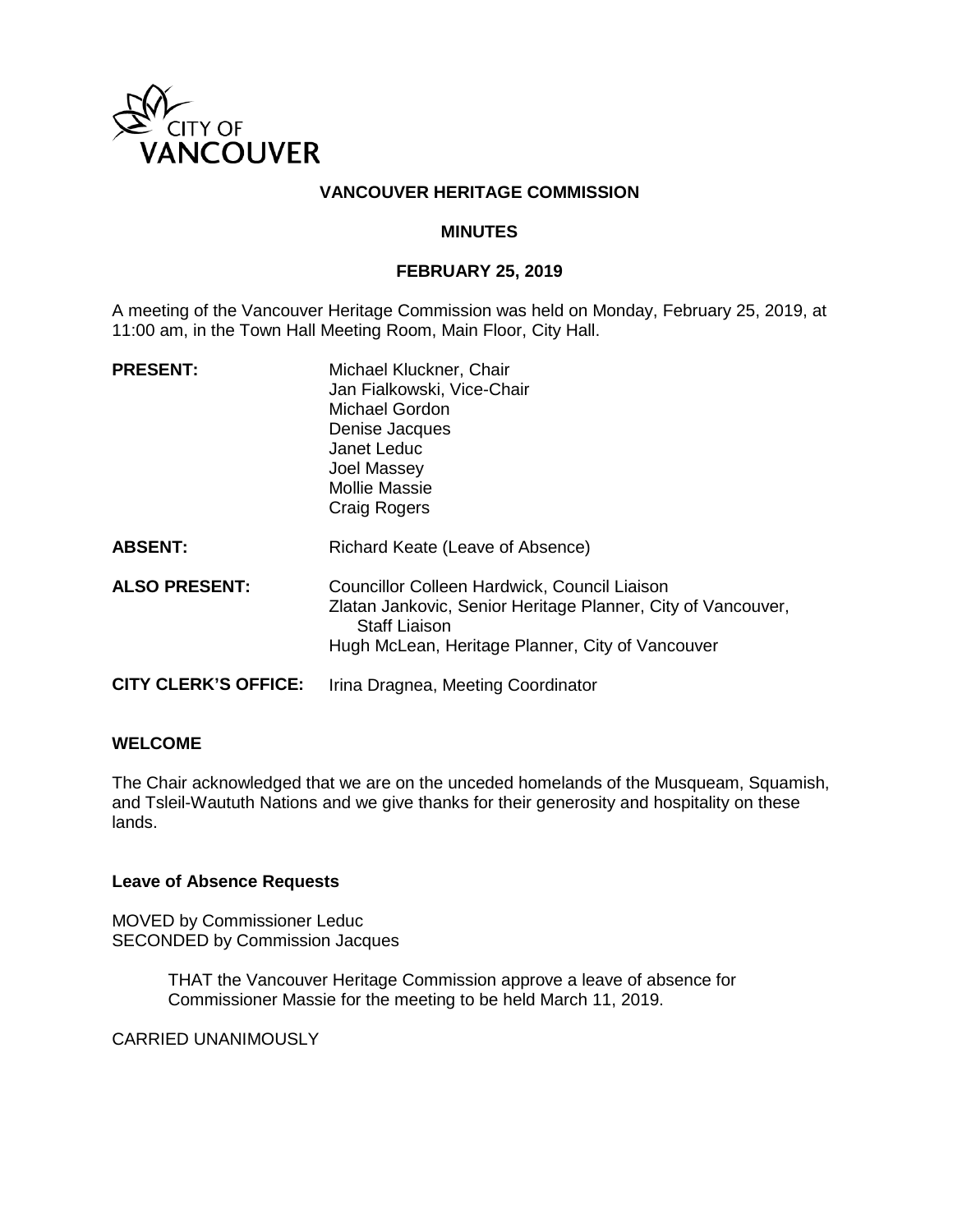# **Approval of Minutes**

Commissioner Jacques provided additional detail to the February 4, 2019, minutes regarding Item 7 New Business, and inserted the wording, "and urged the relevant decision-makers to make new appointments to the Commission as soon as possible" at the end of the item.

Commissioner Leduc requested to be removed from the carried motion on being an alternate to the First Shaughnessy Advisory Design Panel.

MOVED by Commissioner Massie SECONDED by Commissioner Fialkowski

> THAT the Vancouver Heritage Commission approves the Minutes from the meeting of February 4, 2019, as amended.

CARRIED UNANIMOUSLY

# **1. Business Arising from the Minutes**

### **(a) Appointment of Alternate Liaison to the Development Permit Board**

MOVED by Commissioner Massie SECONDED by Commissioner Fialkowski

> THAT the Vancouver Heritage Commission appoints Commissioner Rogers as alternate, to attend the Development Permit Board Advisory Panel in place of Commissioner Leduc, should she be unable to attend, term to commence immediately and end December 31, 2019.

CARRIED UNANIMOUSLY

#### **2. 402 West Pender Street – BC Securities Building VHR "B" DP-2018-01012**

Issues:

- Conservation plan
- Support for façade grants

#### Applicant:

• Barry McGinn, Architect, McGinn Engineering and Preservation Ltd.

Staff:

• Zlatan Jankovic, Senior Heritage Planner

Staff and the applicant provided an overview of the application and responded to questions.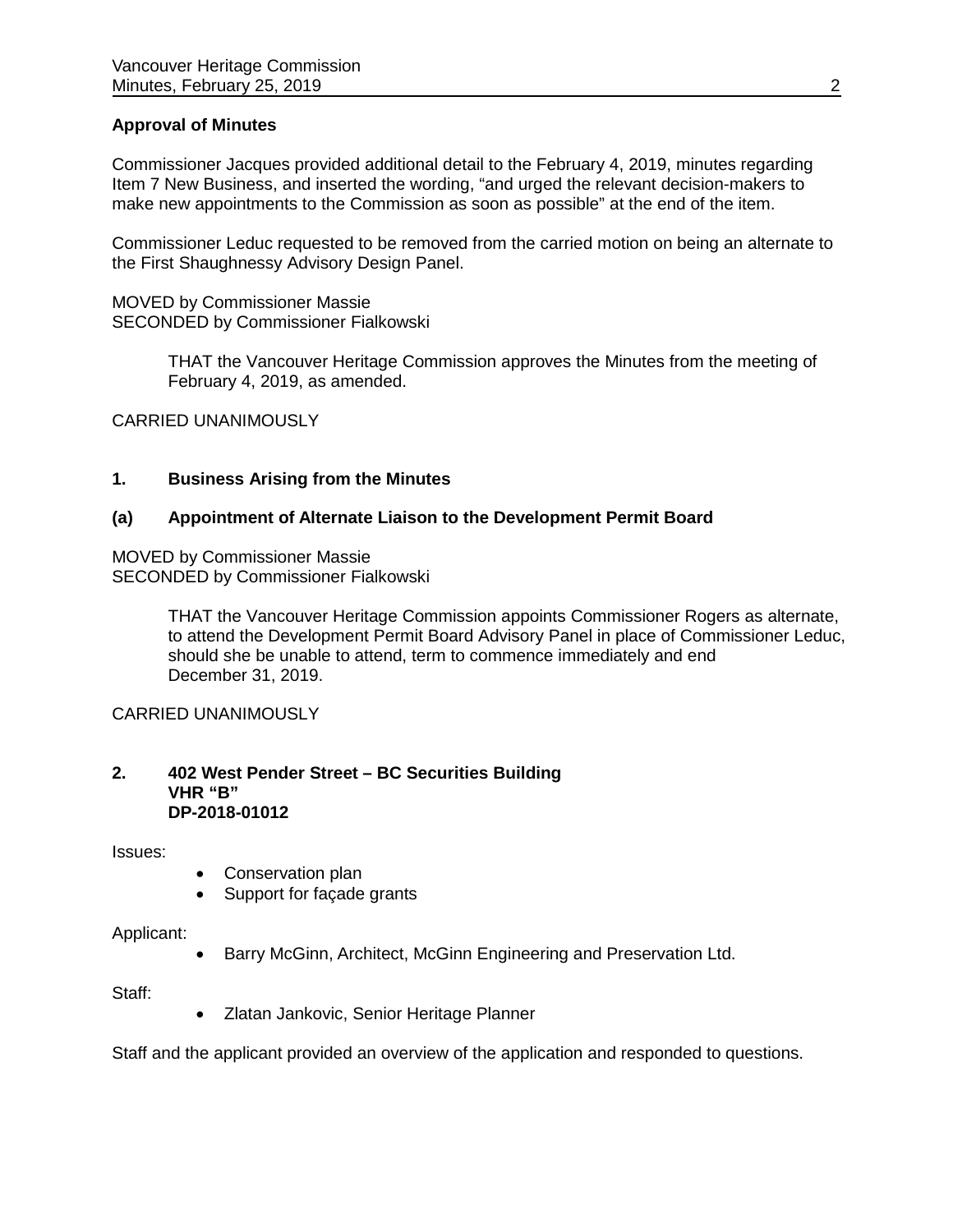MOVED by Commissioner Gordon SECONDED by Commissioner Massie

### **WHEREAS**

- 1. The BC Securities Building is listed as a "B" listing on the Vancouver Heritage Register and is part of an ensemble of historic buildings in the blocks to the west of Victory Square;
- 2. The proposal to preserve and restore the exterior of the building, including the program of window rehabilitation and balustrade replication with cast stone, as presented by Barry McGinn, Architect, is consistent with the Standards and Guidelines for the Conservation of Historic Places in Canada; and
- 3. The proposed project meets the criteria for the city's Heritage Façade Rehabilitation Program (HFRP).

THEREFORE BE IT RESOLVED THAT the Vancouver Heritage Commission (the "Commission") supports the application for two façade grants of \$50,000 each, for the building's two principal façades.

FURTHER THAT the Commission commends the applicant and the owner for their stewardship of this historic resource.

### CARRIED UNANIMOUSLY

# **3. 646 Richards Street – Holy Rosary Cathedral Renewal Project VHR "A", M - Enquiry**

Issues:

- Proposed redevelopment approach
- Proposed conservation plan, including the seismic upgrade and roof replacement

Applicants:

- Malcolm Elliot, Architect, Stantec Architecture Ltd.
- Bruno Wall, President, Wall Financial
- Robert Lemon, Architect, Heritage Consultant
- Levi Stoelting, P.Eng., Glotman Simpson Consulting Engineers

Staff:

• Zlatan Jankovic, Senior Heritage Planner

Staff and the applicant provided an overview of the application and responded to questions.

The Vancouver Heritage Commission thanked the applicant and staff for their presentation on the Holy Rosary Cathedral Renewal Project, noting the following comments made informally in the workshop format:

• Recognizing and appreciating the congregation's growing needs;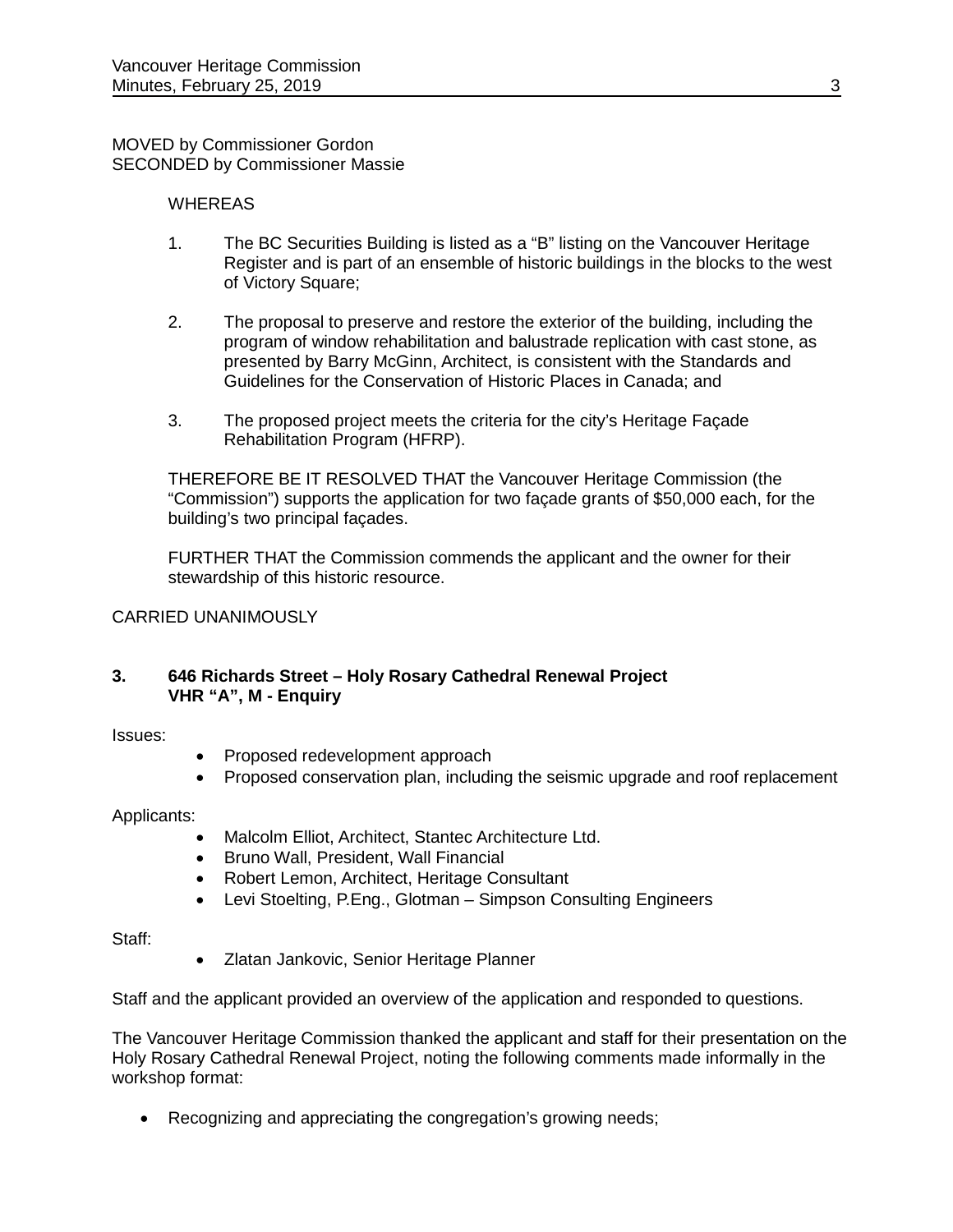- Concerns with the proposed demolition of a potentially "A" and "C" VHR registered and designated buildings;
- Concerns with the incomplete Statement of Significance for the Rectory and the Hall;
- Different and more creative options to be explored to salvage as most as possible of the site, especially the Richards Street façade;
- Concerns with the access to natural light in the proposed court yard; and
- Satisfied with the design and implementation of the wheelchair accessible ramps.

MOVED by Commissioner Leduc SECONDED by Commissioner Fialkowski

# **WHEREAS**

- 1. The Holy Rosary Cathedral and its adjoining ensemble of the Rectory and the Rosary Hall have been designated as a site since December 1974;
- 2. The ensemble of historic buildings, including the Archbishop's garden set behind an iron picket fence in the indented space in front of the Rectory and enclosed by the Church and the Rosary Hall, are a unique element of urban design in the contemporary city reflective of the historic Catholic community of the area's vanished working class residential district;
- 3. The Rectory, built in 1935, is a rare example of the English Collegiate style tentatively evaluated as an "A" listing on the Vancouver Heritage Register, the loss of which would greatly diminish the heritage and historic values of the Church;
- 4. The front portion of the Rosary Hall, built in 1907, is a rare example of the Italianate style in downtown Vancouver, the loss of which would diminish the heritage and historic values of the adjoining two buildings; and
- 5. The applicant has alluded to scenarios for the possible rehabilitation and reuse of these buildings, but has not, to the Vancouver Heritage Commission's knowledge, explored alternative means, such as grants or other programs, to achieve the programmatic improvements, seismic upgrading and elements of the Conservation Plan for the Church that are the rationale for the project.

# THEREFORE BE IT RESOLVED

- A. THAT the Vancouver Heritage Commission (the "Commission"), while sympathetic to the desire of the congregation to expand its offerings, is unable to support the enquiry to redevelop the non-church portion of the site, as presented to the Commission on February 25, 2019.
- B. THAT the Vancouver Heritage Commission (the "Commission") requests that the draft Statement of Significance presented to the Statement of Significance Subcommittee be amended to include new material, specifically the research provided to the Commission by Heritage Vancouver, on the age and provenance of the Rosary Hall.
- C. THAT the Vancouver Heritage Commission recommends that the applicant explore means by which at least partial retention of the Rectory, the Rosary Hall and the elevations along Richards Street can be retained.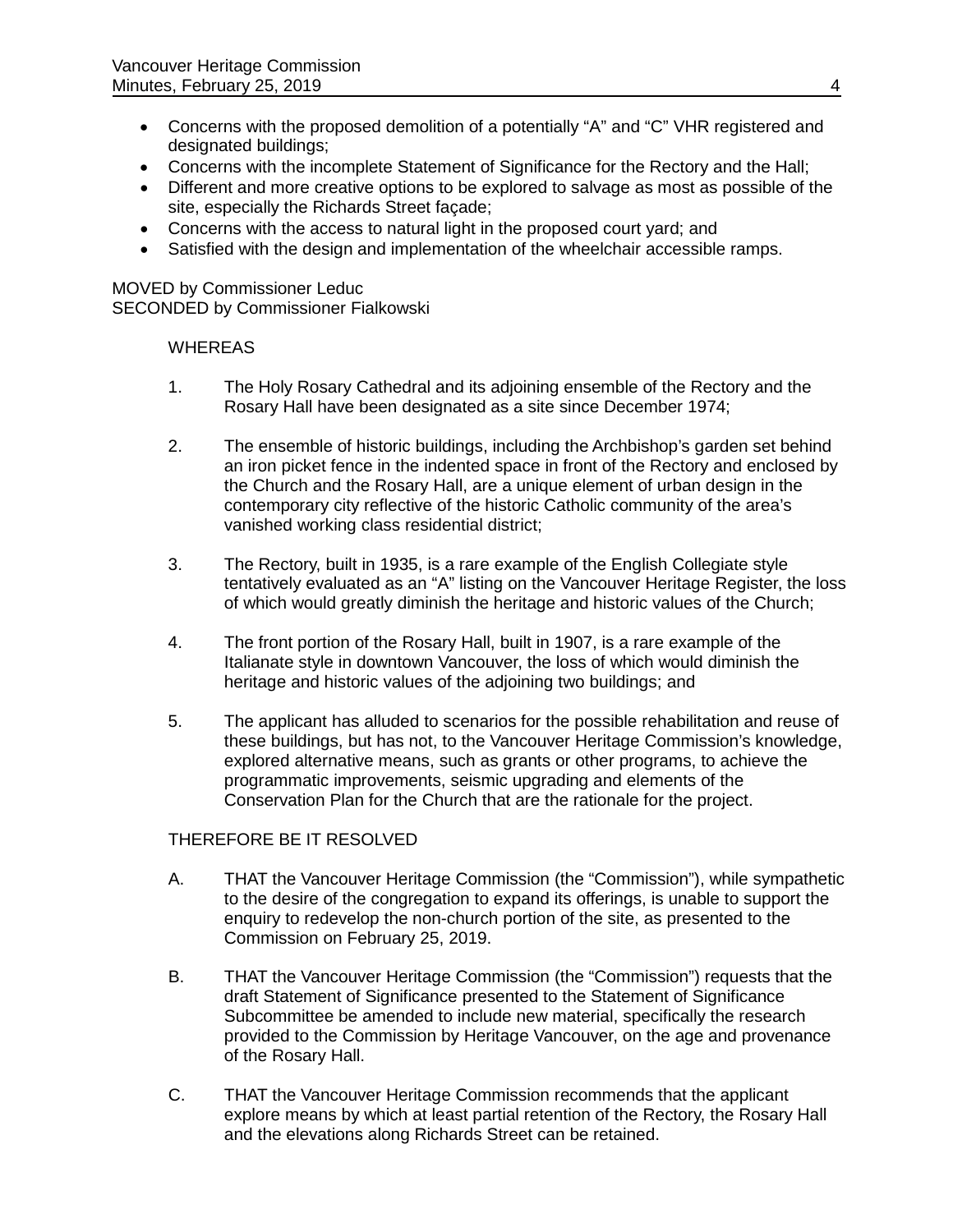D. THAT the Vancouver Heritage Commission (the "Commission") requests that staff develop and that Council support incentive programs sufficiently robust to allow historic buildings, such as the Holy Rosary Cathedral, to be seismically upgraded and programmatically modified to meet current codes without resorting to a funding scenario such as the one presented to the Commission on February 25, 2019; and

FURTHER THAT the Commission recommends a pro forma be prepared to specify the actual costs of the seismic and life-safety upgrades as well as additions to the church's facilities, such as the Columbarium proposed for the basement level.

E. THAT the Vancouver Heritage Commission notes that the wheelchair ramp as proposed on the northeast corner of the church should receive further design development.

# CARRIED

(Commissioner Rogers opposed) (Commissioner Jacques abstained) *(Section 145.1 of the Vancouver Charter states "Where a member present at meeting abstains from voting, they are deemed to have voted in the affirmative.")*

**\* \* \* \* \***

The Commission recessed at 1:23 pm and reconvened at 1:36 pm.

**\* \* \* \* \***

**4. 959 East 35th Avenue – The Bramble Store and Apartment VHR "B" (proposed), designation and HRA DP-2018-00534**

Issues:

- Conservation Plan
- Ownership plan
- Use of outdoor space
- Continuity of neighbourhood retail use

Applicant:

• Brendan Callander, Birmingham and Wood Architects and Planners

Staff:

• Hugh McLean, Heritage Planner

Staff and the applicant provided an overview of the application and responded to questions.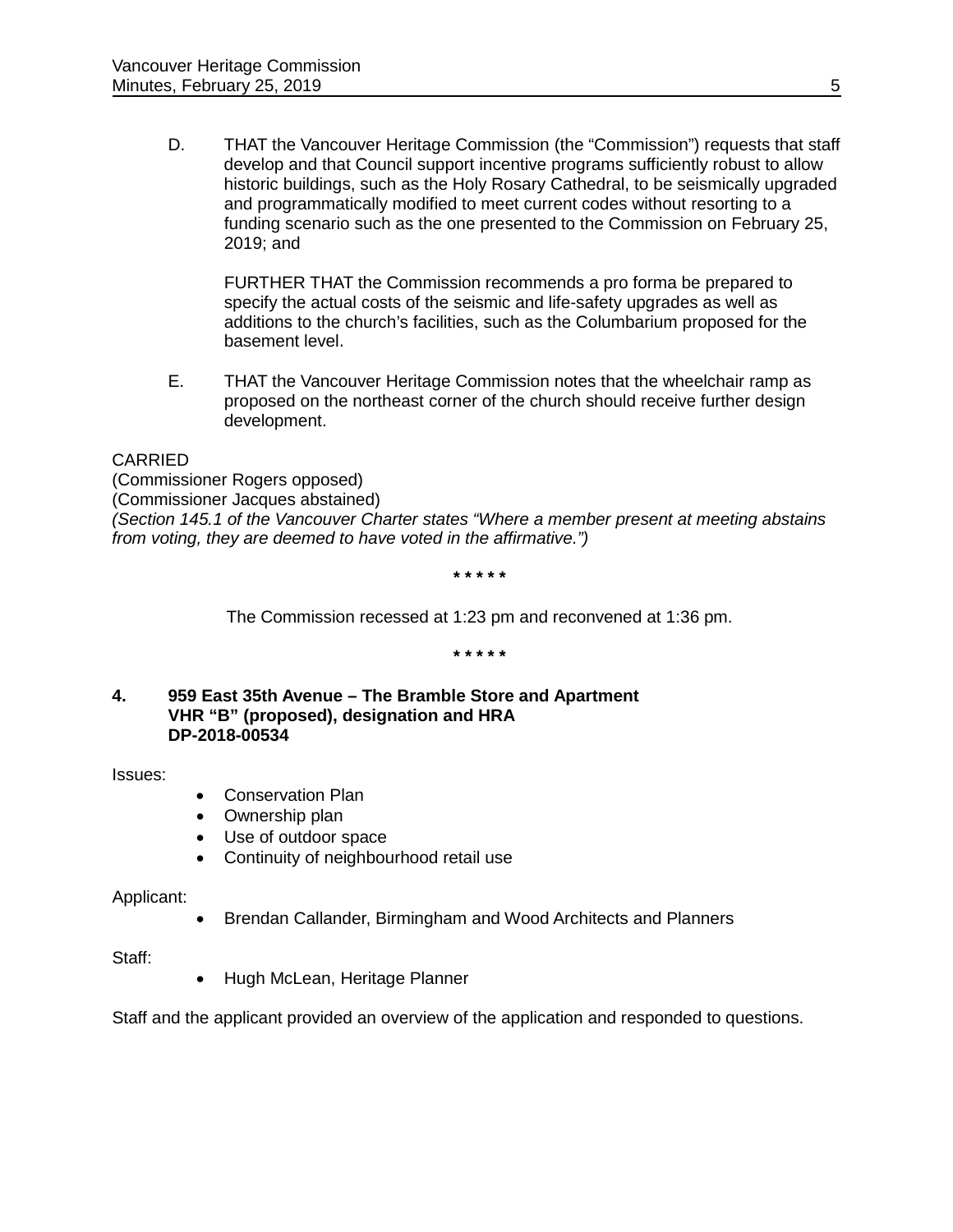MOVED by Commissioner Fialkowski SECONDED by Commissioner Massey

# **WHEREAS**

- 1. The Vancouver Heritage Commission, at its meeting on November 19, 2018, generally supported the application to rehabilitate the Bramble Store and Apartment (the "Heritage Building");
- 2. Neighbourhood store buildings on residential streets, especially those continuing to operate as retail outlets, are very rare survivors in the contemporary city; and
- 3. The applicant has presented a satisfactory Conservation Plan for the Heritage Building.

THEREFORE BE IT RESOLVED THAT the Vancouver Heritage Commission (the "Commission") supports the proposal to protect and rehabilitate the Bramble Store and Apartment (the "Heritage Building") and to construct a new One Family Dwelling with an option for a secondary suite at the front of the site, noting the following:

- a. The Commission supports the use of a Heritage Revitalization Agreement (HRA) to secure the commercial use of the Heritage Building and to vary the density and other non-conforming conditions.
- b. The Commission requests that a colour investigation be made after the stucco is removed and that those findings be considered when choosing a colour scheme for the store.
- c. The Commission reserves judgement on the matter of the site's ownership, noting that a fee simple lot with the commercial covenant might be a satisfactory way to manage issues, such as the use of the outdoor space, which ought to be vested in the Heritage Building rather than in the strata corporation itself.

#### CARRIED UNANIMOUSLY

# **5. Statement of Significance and Vancouver Heritage Register Subcommittee Report**

Staff reviewed the report from the Statement of Significance and Vancouver Heritage Register Subcommittee meeting held on January 21, 2019.

MOVED by Commissioner Massie SECONDED by Commissioner Fialkowski

> THAT the Vancouver Heritage Commission requests that the Statements of Significance for the following buildings be referred back to the consultant for revisions:

- 835-837 Beatty Street Anglo-Canadian Warehouse Building
- 1517 Comox Street George Residence; and
- 2006 Whyte Avenue Bell Residence.

#### CARRIED UNANIMOUSLY